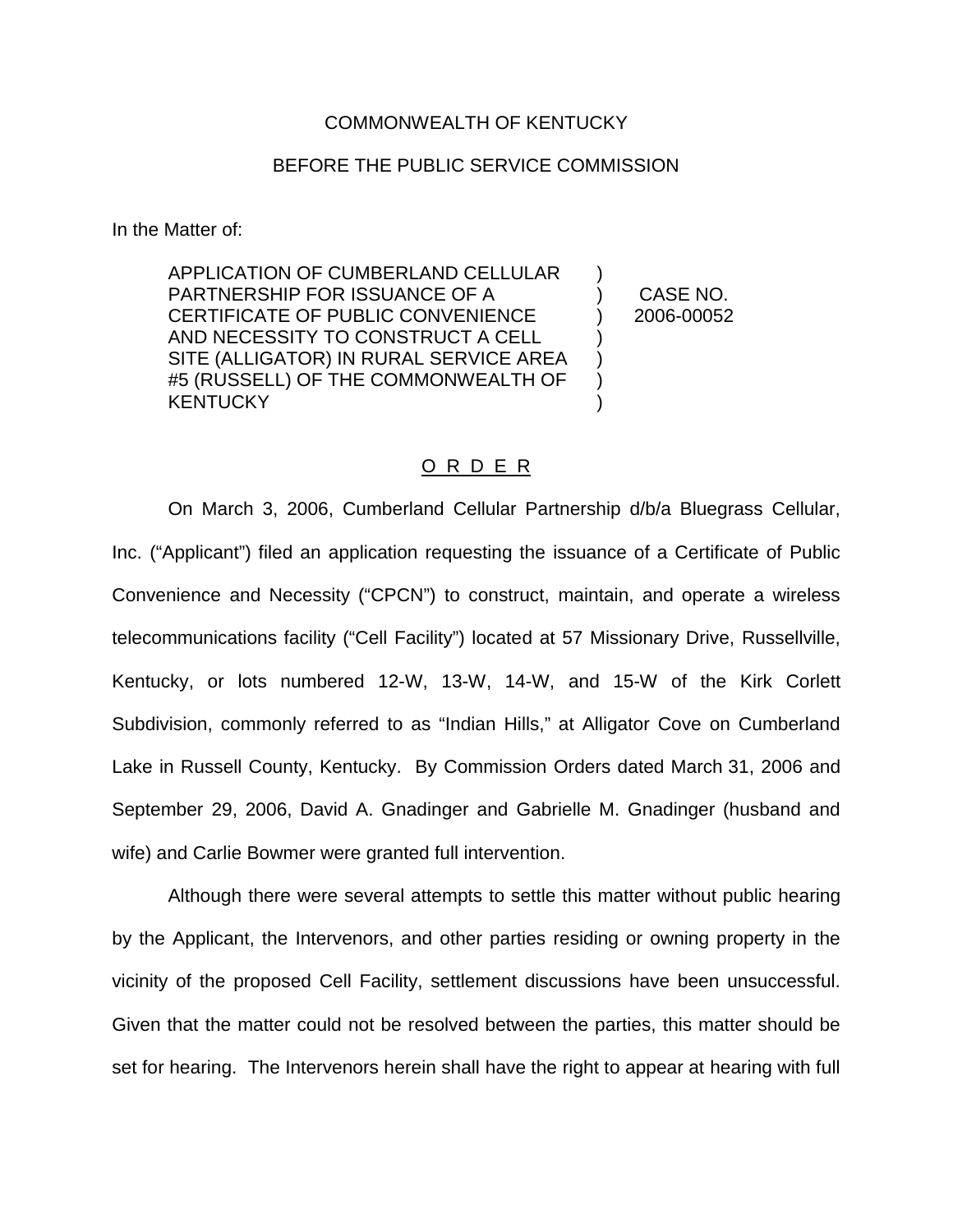participation in the conduct of the hearing, as would the Applicant and its representative or any other of the parties.

If any Intervenor wishes to appear at the hearing in opposition to the application and proposed Cell Facility, he or she must, within 10 days of the date of this Order, so notify the Commission in writing. A copy of such notice shall be mailed or delivered to all parties of record. If no statement of intent to appear at the hearing and to present evidence against the construction of the proposed Cell Facility is received by that date, the hearing will be canceled and the matter will be submitted to the Commission for a decision based on the written record without further Orders herein.

All Intervenors are notified that, if they choose to do so, they have a period of 15 days from the date of this Order to submit to the Commission and the Applicant a list, with supporting technical information and evidence, of specific potential and suitable alternative locations where the proposed Cell Facility might be collocated or constructed, other than the proposed site named in the application. This is commonly referred to as "suitable and acceptable alternative sites." No Intervenor may introduce evidence regarding any other alternative location at or during the hearing except in regard to the specific locations of record as described in this Order.

Responses by the Applicant to the Intervenors' potentially suitable and acceptable alternative locations should be filed with the Commission and Intervenors within 30 days of the date of this Order. Applicant should include in its response a report of its view of each location, supported by information of a technical nature and evidence concerning the availability and technical feasibility of such location.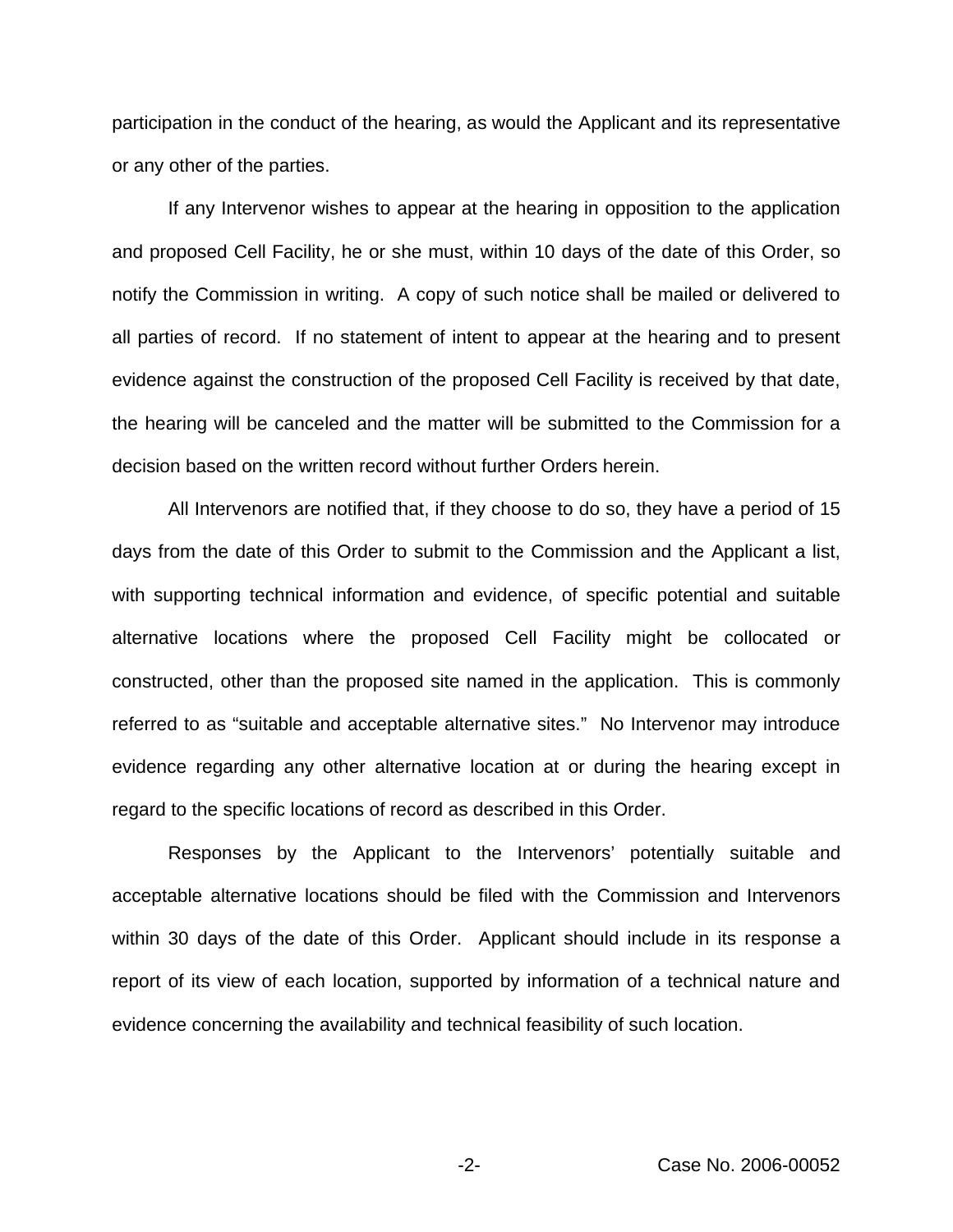The issues to be addressed at the hearing include: (1) the public convenience and necessity for the construction and operation of the Cell Facility; (2) the design, engineering, and construction of the proposed Cell Facility (jurisdictional safety issues); (3) character of the general area concerned and the likely effects of the installation of the new proposed Cell Facility on nearby land uses and values; (4) any suitable and acceptable alternative or collocation site, other than the proposed site in the CPCN application as ordered herein; and (5) any other issues that may arise in the course of the hearing. $1$ 

Intervenors are hereby advised that they may not introduce evidence at hearing regarding any suitable alternative location to collocate or construct an alternative cell tower, unless they present such suitable alternative locations that are supported by direct testimony of experts in the field of telecommunications and radio frequencies and additionally supported by written reports showing the technical feasibility of why a proposed alternative site is a better location than the proposed site in the application. This testimony, with written supporting information, may be received into evidence at the direction of the hearing officer pursuant to the prior Orders herein and subject to cross-examination.

The Commission being otherwise sufficiently advised, IT IS HEREBY ORDERED that:

 $1$  The Federal Communications Commission ("FCC") has exclusive jurisdiction over radio transmissions, including radio frequency interference. The Commission is not authorized to consider the "environmental effects of radio frequency emissions" (including health issues) that comply with FCC standards. See 47 U.S.C. § 332(c)(7). See also Southwest Bell Wireless, Inc. v. Johnson County Board of Education, 199 F.3d  $1185$  (10<sup>th</sup> Cir. 1999). Accordingly, this issue will not be considered at hearing.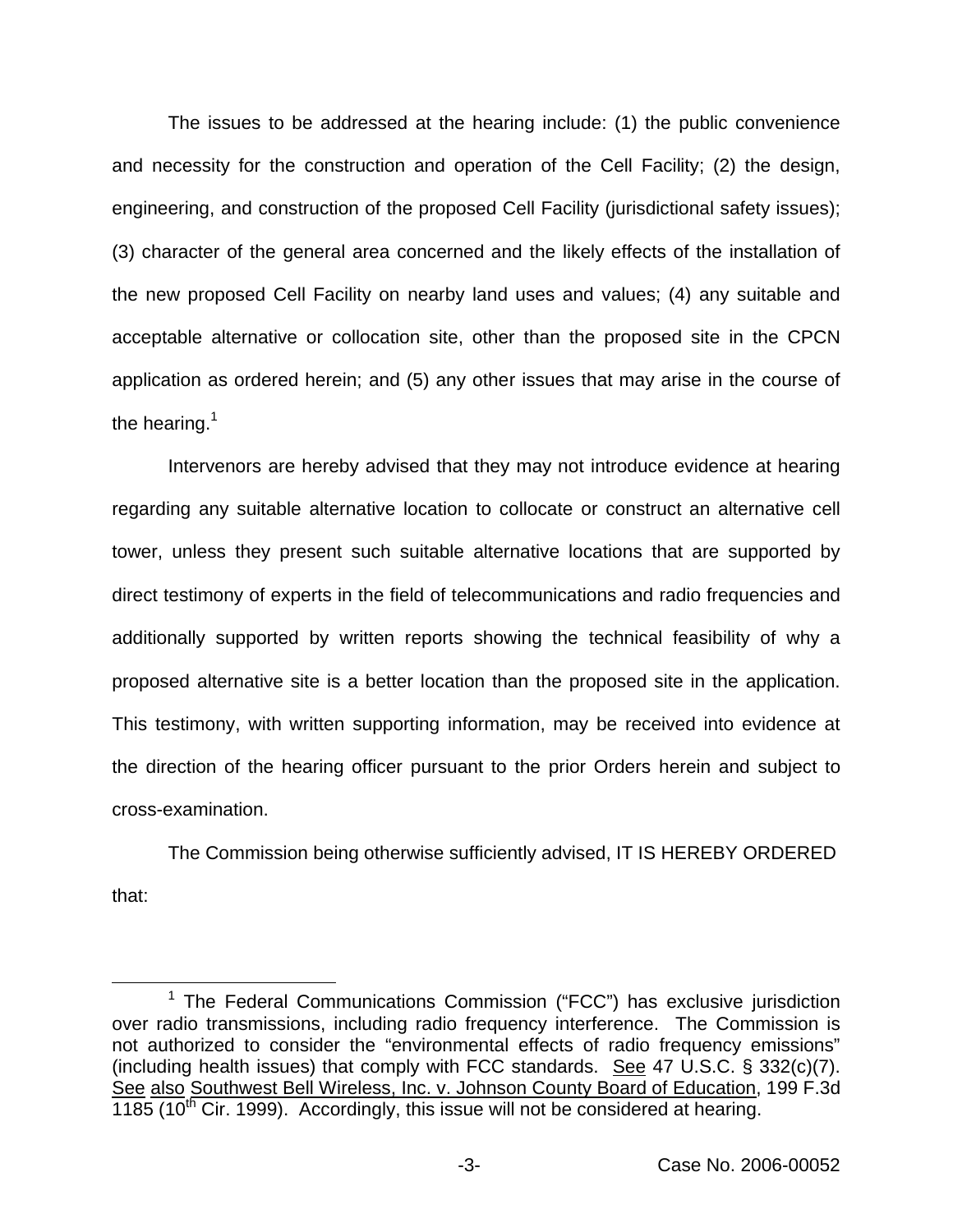1. All Intervenors shall be entitled to the full rights of a party at any hearing in this matter. Should any Intervenor file any documents of any kind with the Commission during the course of these proceedings, said Intervenor shall also serve a copy of said documents on all parties of record.

2. A hearing on the proposed Cell Facility is scheduled for June 12, 2007, beginning at 9:00 a.m., Eastern Daylight Time, at the Commission's offices at 211 Sower Boulevard, Frankfort, Kentucky.

3. Any Intervenor who intends to appear at the hearing and present evidence against the construction of the proposed Cell Facility shall file, within 10 days of the date of this Order, a statement of intent to appear in opposition. If no statements are filed within 10 days of the date of this Order, the hearing shall be canceled and the matter shall be submitted to the Commission on the existing record without further Order herein.

4. Intervenors shall file with the Commission, within 15 days of the date of this Order, if they so desire, a list of specific suitable and acceptable alternative locations, other than the proposed site, for construction or collocation, with supporting technical radio frequency information, evidence, and technical rationale, where the proposed Cell Facility might be located or constructed. No Intervenor shall produce evidence regarding any suitable and acceptable alternative site or sites at hearing except as to those locations of record properly identified herein.

5. Applicant shall have a period of 30 days from the date of this Order to respond to the Intervenors' proposed alternative locations. The response shall provide information and evidence of the availability and technical feasibility related to each

-4- Case No. 2006-00052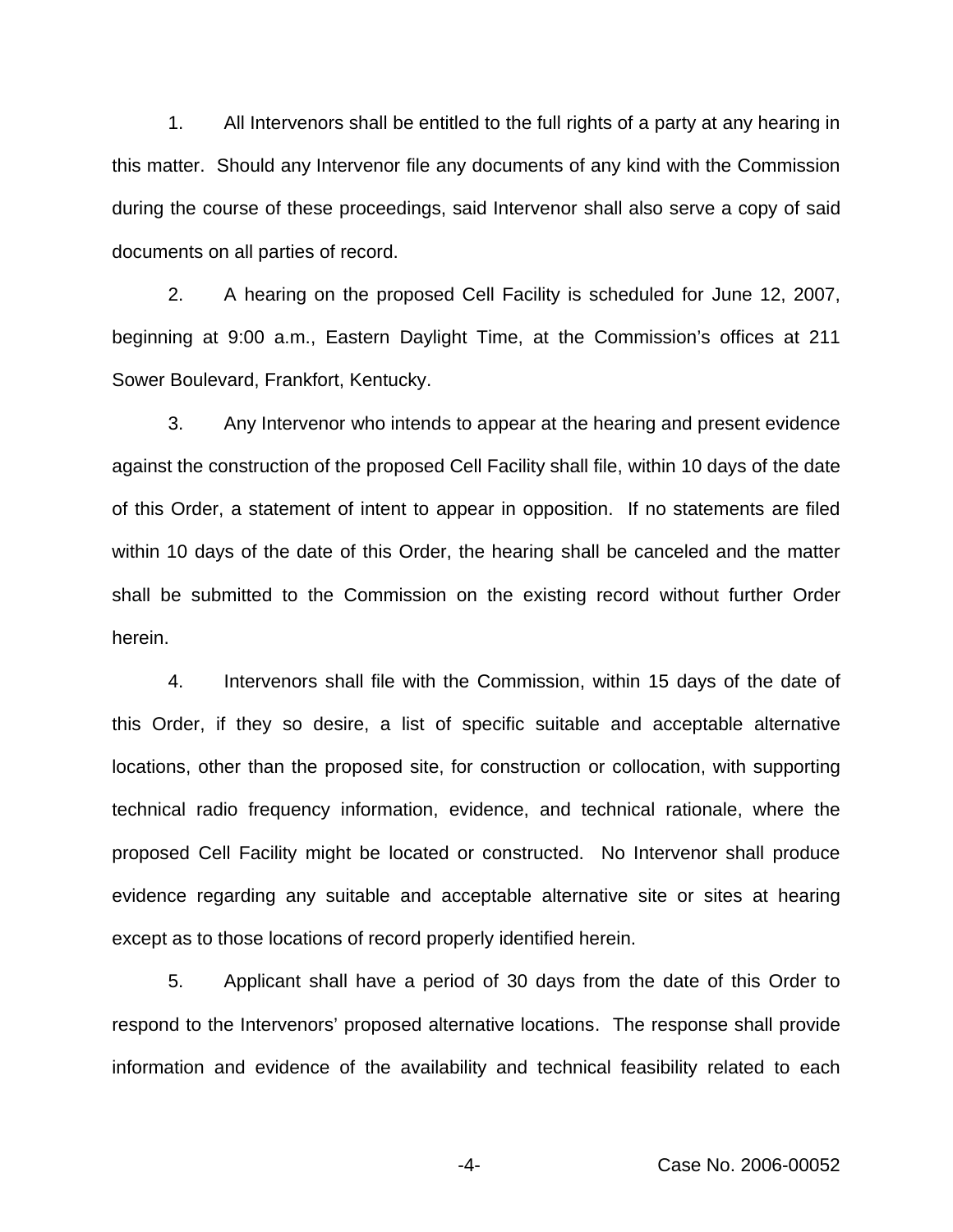proposed location detailing whether it is an acceptable and suitable alternative location, as described herein above in this Order.

6. On or before May 28, 2007, the parties shall file with the Commission a list of witnesses they propose to produce at hearing, together with a brief summary as an offer of proof for each witness.

7. The Applicant shall appear at hearing and shall be prepared, at a minimum, to address the following issues:

a. Public necessity for the construction and operation of the Cell Facility.

b. Jurisdiction of safety issues of design, engineering, and construction, including the suitability and preparation of the Cell Facility.

c. Character of the general area of concern and the likely effects of the Cell Facility on nearby land uses and values. $2^2$ 

d. Proposed alternative locations or sites that have been filed in the record by the Intervenors pursuant to this Order.

8. The FCC has exclusive jurisdiction over issues regarding radio frequency, interference, and radio frequency emissions. The Commission will not receive any evidence regarding this matter in the proceedings herein because it is without authority to consider such evidence.

<sup>2</sup> KRS 278.650 states, "In reviewing the application, the Commission **may** take into account the character of the general area concerned and the likely effects of the installation on nearby land uses and values."